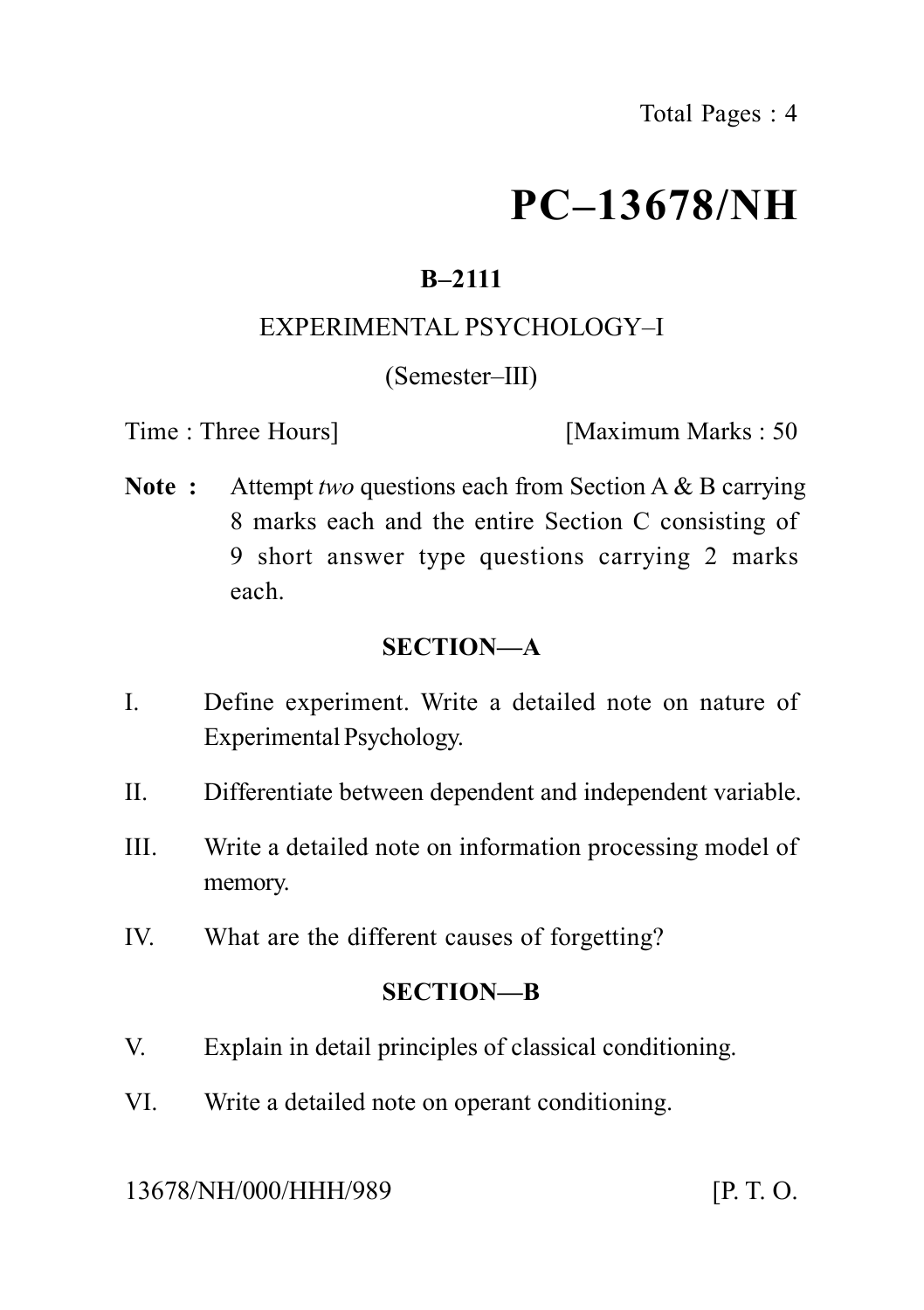- VII. Explain Normal Probability Curve along with its applications.
- VIII. Calculate Chi Square, where observed frequencies of 120 throws of single dice following distribution of faces was obtained :

|    |                      |    |                            | ັ       | Ő                 | Total |
|----|----------------------|----|----------------------------|---------|-------------------|-------|
| 30 | $\overline{C}$<br>لك | 18 | 1 $\cap$<br>1 <sub>0</sub> | ഹ<br>∠∠ | $1\sqrt{ }$<br>IJ | 120   |

**SECTION—C**

### **(Compulsory Question)**

- IX. Write short notes on the following in 50 words i.e. in 5-7 lines :
	- 1. Mnemonics.
	- 2. Level of significance.
	- 3. Retrograde amnesia.
	- 4. Independent variable.
	- 5. Negative Reinforcement.
	- 6. Normal Probability Curve.
	- 7. Null Hypothesis.
	- 8. Semantics.
	- 9. Forgetting Curve.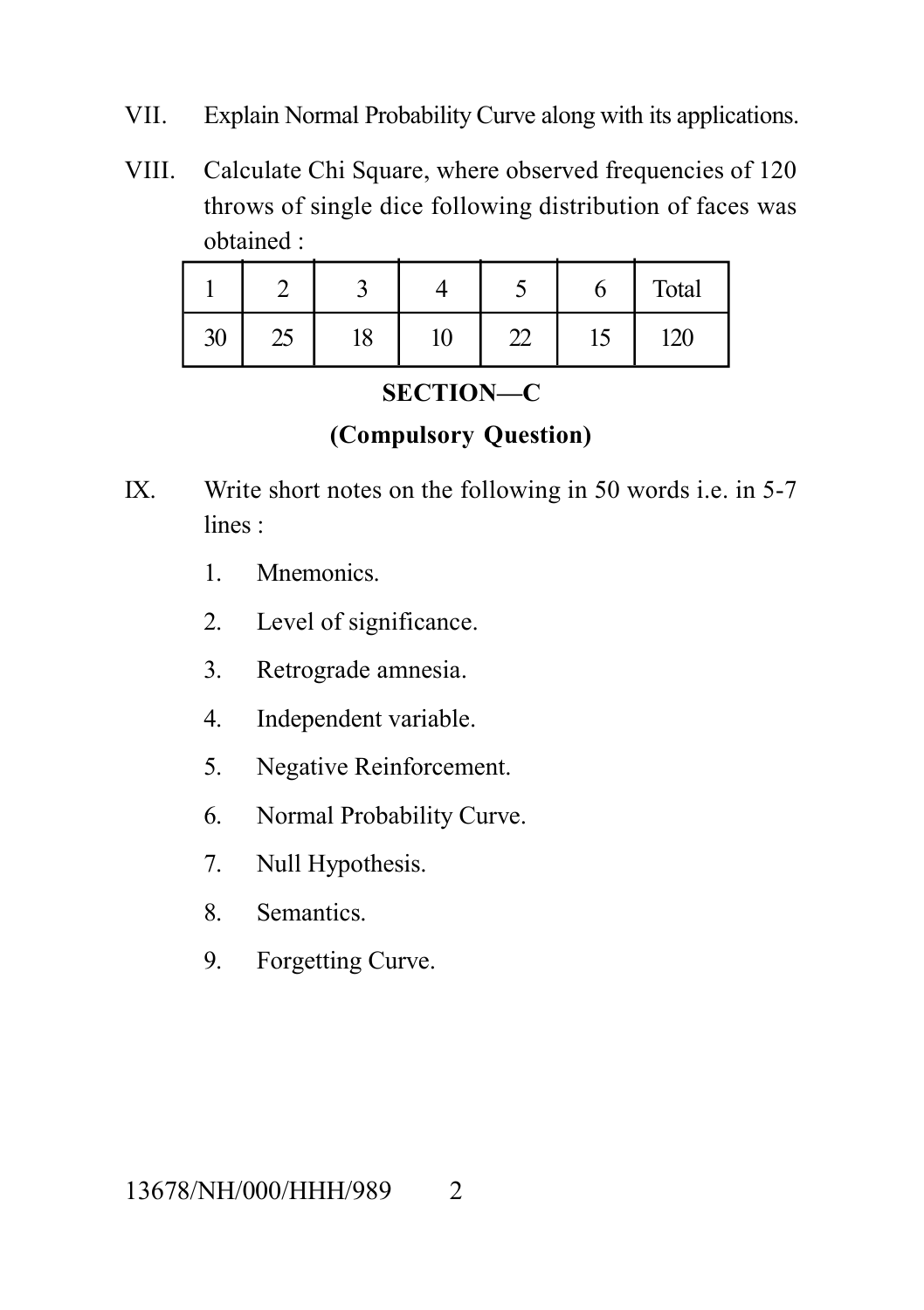#### **PUNJABI VERSION**

PUNJABI VERSION<br>ਨੋਟ : ਭਾਗ A ਅਤੇ B ਵਿਚੋਂ *ਦੋ–ਦੋ* ਪ੍ਰਸ਼ਨ ਕਰੋ। ਹਰੇਕ ਪ੍ਰਸ਼ਨ ਦੇ<br>8 ਅੰਕ ਹਨ। ਭਾਗ C ਸਾਰਾ ਕਰੋ। ਇਸ ਵਿਚ 9 ਸੰਖੇਪ ਉੱਤਰ<br>ਵਾਲੇ ਮਾਸਨ 2-2 ਅੰਕਾਂ ਦੇ ਹਨ। PUNJABI VERSION<br>ਭਾਗ A ਅਤੇ B ਵਿਚੋਂ *ਦੋ–ਦੋ* ਪ੍ਰਸ਼ਨ ਕਰੋ। ਹਰੇਕ ਪ੍ਰਸ਼ਨ ਦੇ<br>8 ਅੰਕ ਹਨ। ਭਾਗ C ਸਾਰਾ ਕਰੋ। ਇਸ ਵਿਚ 9 ਸੰਖੇਪ ਉੱਤਰ<br>ਵਾਲੇ ਪ੍ਰਸ਼ਨ 2-2 ਅੰਕਾਂ ਦੇ ਹਨ। **ਨੋਟ :** ਭਾਗ A ਅਤੇ B ਵਿਚੋਂ *ਦੋ–ਦੋ* ਪ੍ਰਸ਼ਨ ਕਰੋ। ਹਰੇਕ ਪ੍ਰਸ਼ਨ ਦੇ<br>8 ਅੰਕ ਹਨ। ਭਾਗ C ਸਾਰਾ ਕਰੋ। ਇਸ ਵਿਚ 9 ਸੰਖੇਪ ਉੱਤਰ<br>ਵਾਲੇ ਪਸ਼ਨ 2-2 ਅੰਕਾਂ ਦੇ ਹਨ।

#### $\overline{g}$ ਯ $\overline{m}$  $\overline{a}$

- ਵਾਲਂ ਪ੍ਰਸ਼ਨ 2-2 ਅੰਕਾਂ ਦੇ ਹਨ।<br>**ਭਾਗ—A**<br>I. ਅਨੁਭਵ ਦੀ ਪਰਿਭਾਸ਼ਾ ਦਿਓ। ਅਨੁਭਵਵਾਦੀ (Experimental)<br>ਮਨੋਵਿਗਿਆਨ ਦੇ ਸਰੂਪ ਉਤੇ ਵਿਸਤ੍ਰਿਤ ਨੋਟ ਲਿਖੋ। **ਭਾਗ—A**<br>ਅਨੁਭਵ ਦੀ ਪਰਿਭਾਸ਼ਾ ਦਿਓ। ਅਨੁਭਵਵਾਦੀ (Experimental)<br>ਮਨੋਵਿਗਿਆਨ ਦੇ ਸਰੂਪ ਉਤੇ ਵਿਸਤ੍ਰਿਤ ਨੋਟ ਲਿਖੋ।<br>ਆਸ਼ਰਿਤ (dependent)ਅਤੇ ਸੁਤੰਤਰ ਚਰ (variable)ਵਿਚ ਫਰਕ
- II. AwSirq (dependent) Aq y suqMqr cr (variable) ivc Prk ਮਨੋਵਿਗਿਆਨ ਦੇ ਸਰੂਪ ਉਤ<br>ਆਸ਼ਰਿਤ (dependent)ਅਤੇ<br>ਦੱਸੋ।<br>ਮੈਮਰੀ ਦੇ ਸੂਚਨਾ ਪ੍ਰਕਿਰਿ<mark>ਾ</mark> II. ਆਸ਼ਰਿਤ (dependent) ਅਤੇ ਸੁਤੰਤਰ ਚਰ (variable) ਵਿਚ ਫਰਕ<br>ਦੱਸੋ।<br>III. ਮੈਮਰੀ ਦੇ ਸੂਚਨਾ ਪ੍ਰਕਿਰਿਆ ਮਾਡਲ ਉਤੇ ਵਿਸਤ੍ਰਿਤ ਨੋਟ<br>ਲਿਖੋ।
- ਦੱਸੋ।<br>ਮੈਮਰੀ ਦੇ ਸੂਚਨਾ ਪ੍ਰਕਿਰਿਆ ਮਾਡਲ <sup>(</sup><br>ਲਿਖੋ।<br>ਭੁੱਲਣਸ਼ੀਲਤਾ ਦੇ ਵਿਭਿੰਨ ਕਾਰਨ ਕੀ ਹਨ? III. ਮੈਮਰੀ ਦੇ ਸੂਚਨਾ ਪ੍ਰਕਿਰਿਆ ਮਾਡਲ ਉਤੇ ਵਿਸਤਿ<br>ਨਿਖੋ।<br>IV. ਭੁੱਲਣਸ਼ੀਲਤਾ ਦੇ ਵਿਭਿੰਨ ਕਾਰਨ ਕੀ ਹਨ?<br>**ਭਾਗ—B**
- 

#### Bwg**—B**

- $V = \alpha$ ਲਾਸੀਕਲ ਕੰਡੀਸ਼ਨਿੰਗ ਦੇ ਨਿਯਮਾਂ ਦੀ ਵਿਸਥਾਰ ਨਾਲ ਵਿਆਖਿਆ ਕਰੋ। V. ਕਲਾਸੀਕਲ ਕੰਡੀਸ਼ਨਿੰਗ ਦੇ ਨਿਯਮਾਂ ਦੀ ਵਿਸਥਾਰ ਨਾਲ ਵਿਆਖਿਆ<br>ਕਰੋ।<br>VI. ਓਪਰੈਂਟ ਕੰਡੀਸ਼ਨਿੰਗ ਉਤੇ ਵਿਸਤ੍ਰਿਤ ਨੋਟ ਲਿਖੋ।<br>VII. ਸਾਧਾਰਨ ਸੰਭਵਤਾ ਵਕਰ ਦੀ ਵਿਆਖਿਆ ਕਰੋ। ਇਸ ਦੇ ਉਪਯੋਗ
- 
- ਕਰਂ।<br>VI. ਓਪਰੈਂਟ ਕੰਡੀਸ਼ਨਿੰਗ ਉਤੇ ਵਿਸਤ੍ਰਿਤ ਨੋਟ ਲਿਖੋ।<br>VII. ਸਾਧਾਰਨ ਸੰਭਵਤਾ ਵਕਰ ਦੀ ਵਿਆਖਿਆ ਕਰੋ। ਇਸ ਦੇ ਉਪਯੋਗ<br>ਭੀ ਦੱਸੋ। ਓਪਰੈਂਟ ਕੰਡੀਸ਼ਨਿੰਗ ਉਤੇ ਵਿਸਤ੍ਰਿਤ ਨੋਟ ਲਿਖੋ।<br>ਸਾਧਾਰਨ ਸੰਭਵਤਾ ਵਕਰ ਦੀ ਵਿਆਖਿਆ ਕਰੋ। ਇਸ ਦੇ ਉਪਯੋਗ<br>ਭੀ ਦੱਸੋ।<br>/NH/000/HHH/989 3

13678/NH/000/HHH/989 3 [P. T. O.